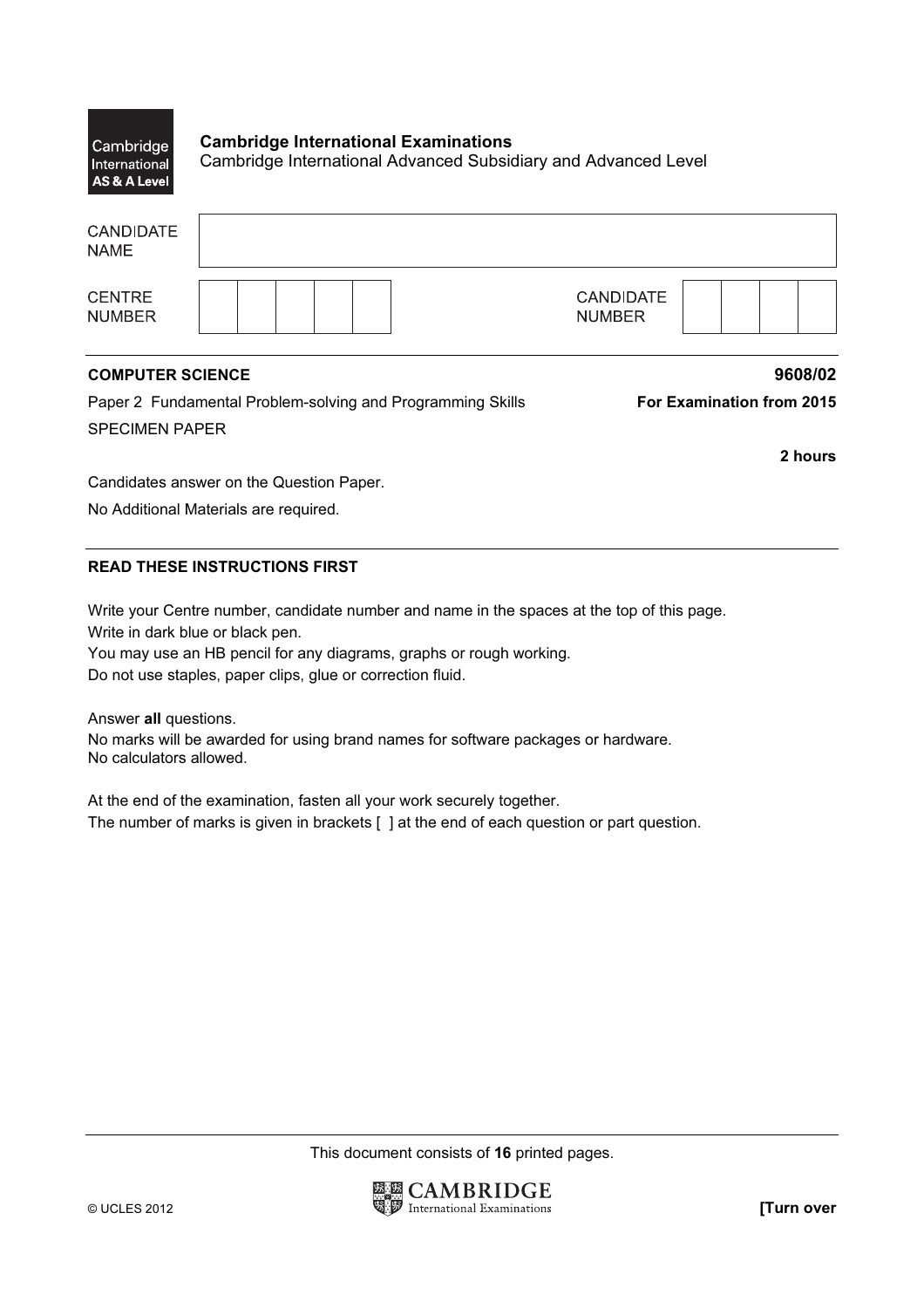Throughout the paper you will be asked to write either pseudocode or program code.

Complete the statement to say which high-level programming language you will use.

Programming language used: ............................................

1 A program is to be written to enter and display the result of a cricket match. The winning team is the one scoring the most runs.

The structured English description of the problem is shown here. It assumes the scores are not equal.

INPUT HomeTeamName INPUT HomeRuns INPUT AwayTeamName INPUT AwayRuns SUBTRACT AwaysRuns FROM HomeRuns STORE AS RunDifference CALCULATE the winning team STORE AS WinningTeamName OUTPUT WinningTeamName and RunDifference

Typical output is shown.

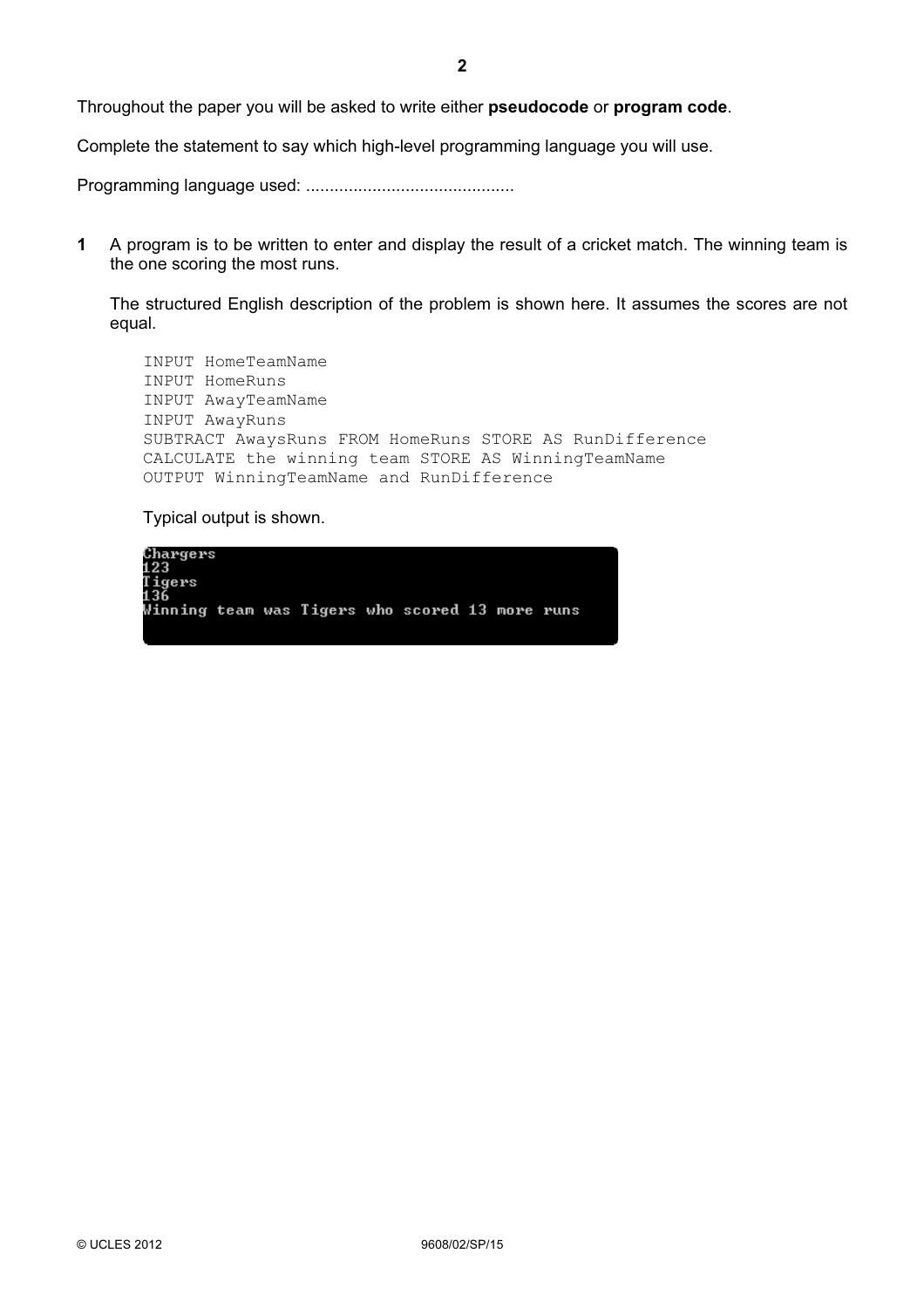Write program code from this structured English. [9]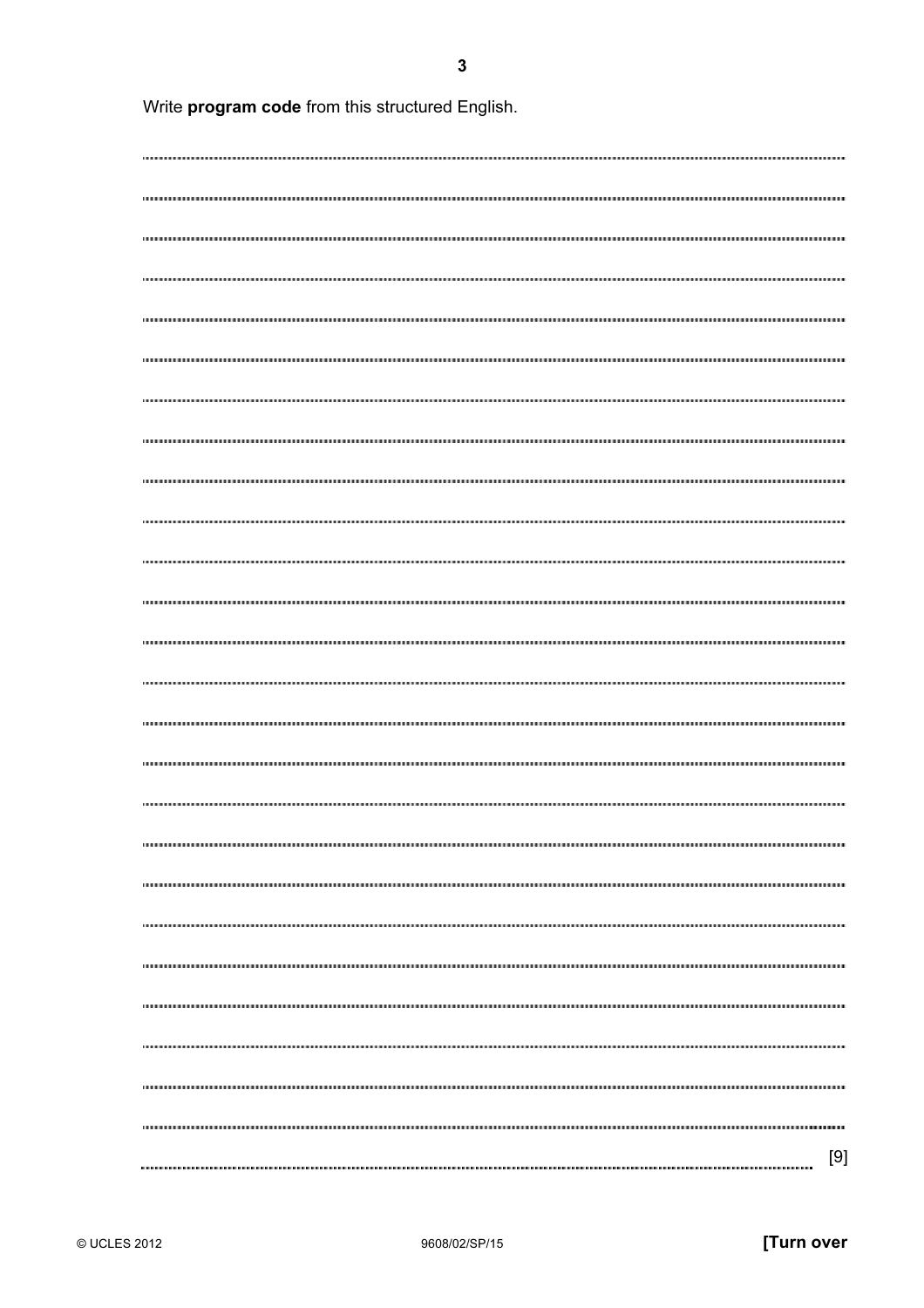2 A lottery game draws six numbers between 1 and 50, which are all different.

A computer program is to be developed to simulate the drawing of the six numbers.

 A built-in function is available RND() which generates a random number between 0 and 0.99999999

 The incomplete algorithm which follows takes no account of the numbers generated each time, so duplicates are possible.

(a) (i) Complete the entries in the table.

| Identifier | Data Type | Explanation  |
|------------|-----------|--------------|
| Counter    |           | Loop counter |
| NextNumber | INTEGER   |              |

[2]

- (ii) Complete the **pseudocode** using the identifiers.
	- FOR THE RESERVE TO A RESERVE THE RESERVE TO A RESERVE THE RESERVE TO A RESERVE THE RESERVE THAN A RESERVE THAN A RESERVE THAN A RESERVE THAN A RESERVE THAN A RESERVE THAN A RESERVE THAN A RESERVE THAN A RESERVE THAN A RESE NextNumber ← OUTPUT NextNumber

OUTPUT "That completes the draw" [3]

(b) Write program code for your completed algorithm for part (a)(ii).

[3]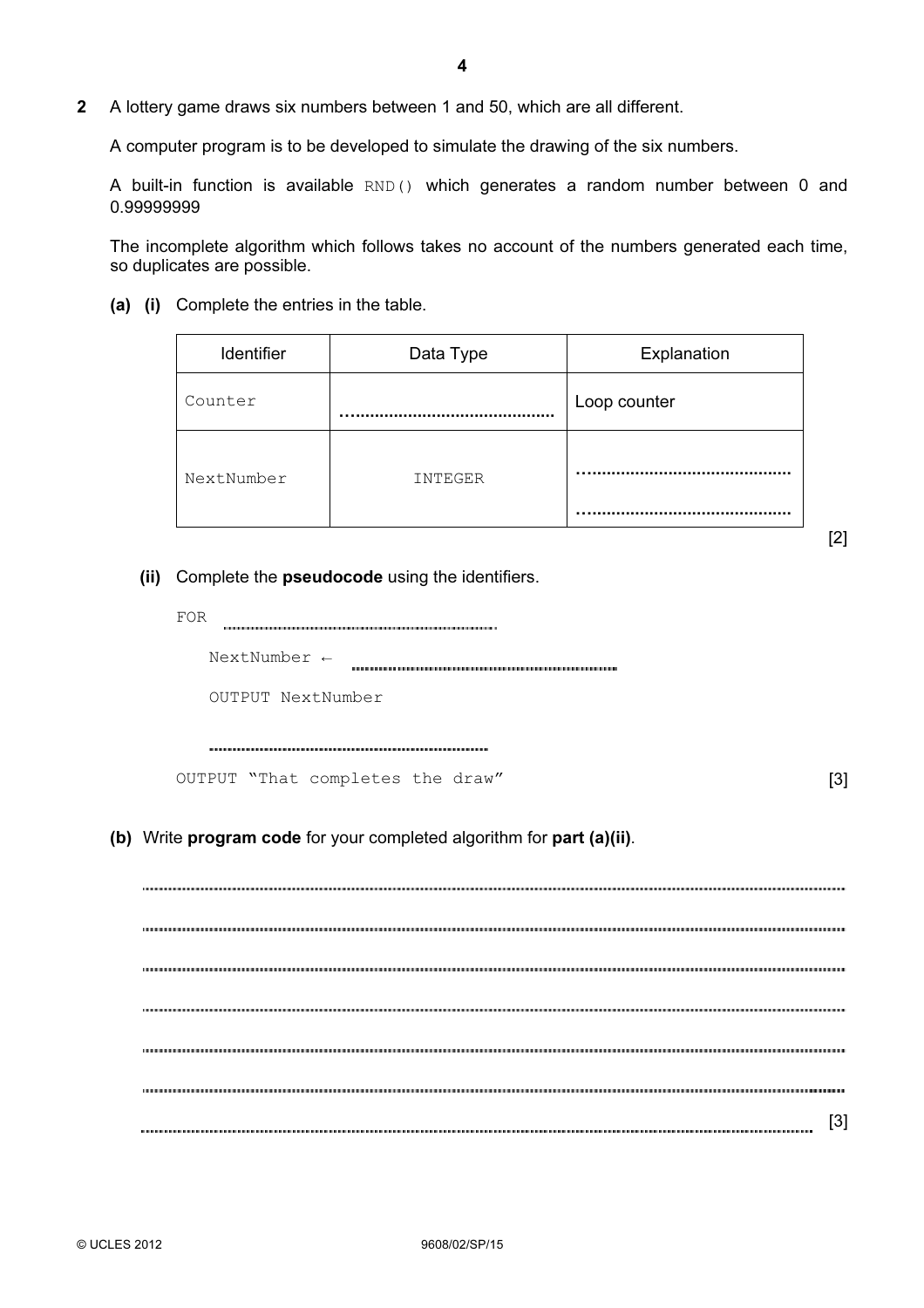- (c) The algorithm must be extended so that duplicate numbers are identified; that is, when a number is drawn which has already been drawn, the latest selection is ignored. The program continues until six different numbers are generated.
	- (i) Explain why a FOR loop structure is no longer suitable.

[1]

(ii) Show, using **pseudocode**, the structure you will replace it with. Do not attempt to rewrite the algorithm in part (a)(ii).

[1]

 The program designer decides on the method to identify duplicates. An array is used with upper bound 50. For example, the array cell with subscript 37 indicates whether or not the number 37 has been drawn.

The variables to be used are defined here:

| <b>Identifier</b> | Data Type           | Description                                                                                                 |
|-------------------|---------------------|-------------------------------------------------------------------------------------------------------------|
| NumberDrawn       | ARRAY[50] : BOOLEAN | $FALSE - indicates the number has not$<br>yet been drawn<br>TRUE $-$ indicates the number has been<br>drawn |
| Index             | INTEGER             | used as the subscript/index for the array                                                                   |

(iii) Write pseudocode to initialise the NumberDrawn array and code this as a procedure InitialiseNumberDrawn.

[3]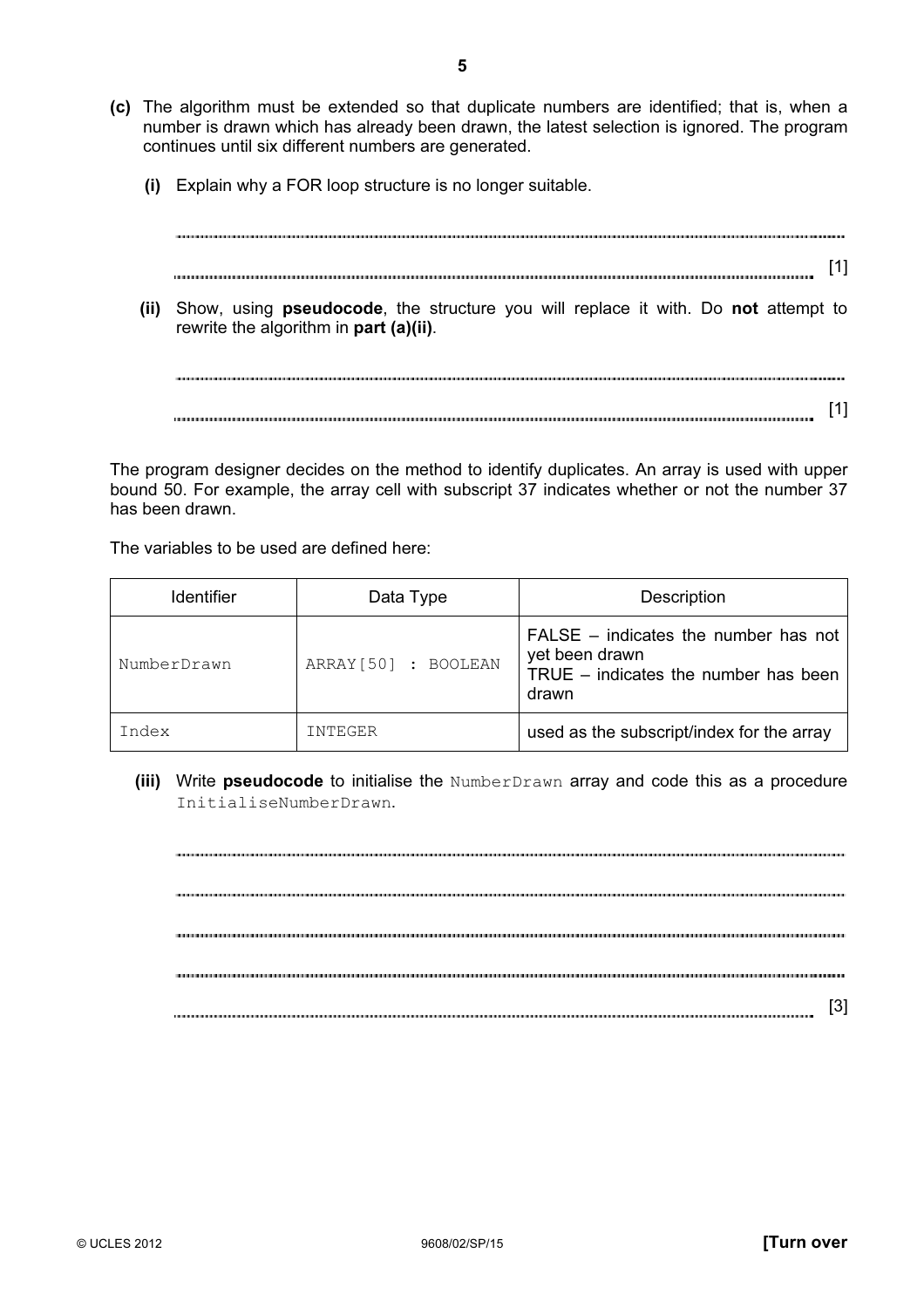(iv) Complete the pseudocode to generate the six different numbers. The programmer has previously written a user-defined function GenerateNumber to generate a number between 1 and 50. This function is used in the algorithm.

| <b>Identifier</b> | Data Type | Description                                       |
|-------------------|-----------|---------------------------------------------------|
| Generated         | INTEGER   | count of the number of different<br>numbers drawn |

CALL InitialiseNumberDrawn

| Generated $\leftarrow 0$                 |
|------------------------------------------|
| // start of loop                         |
| $NextNumber \leftarrow GenerateNumber()$ |
| IF NumberDrawn [<br>$\equiv$             |
| THEN                                     |
| OUTPUT NextNumber                        |
| Generated $\leftarrow$                   |
| NumberDrawn [                            |
| ENDIF                                    |
| // end of loop                           |
| OUTPUT "That completes the draw"<br>[6]  |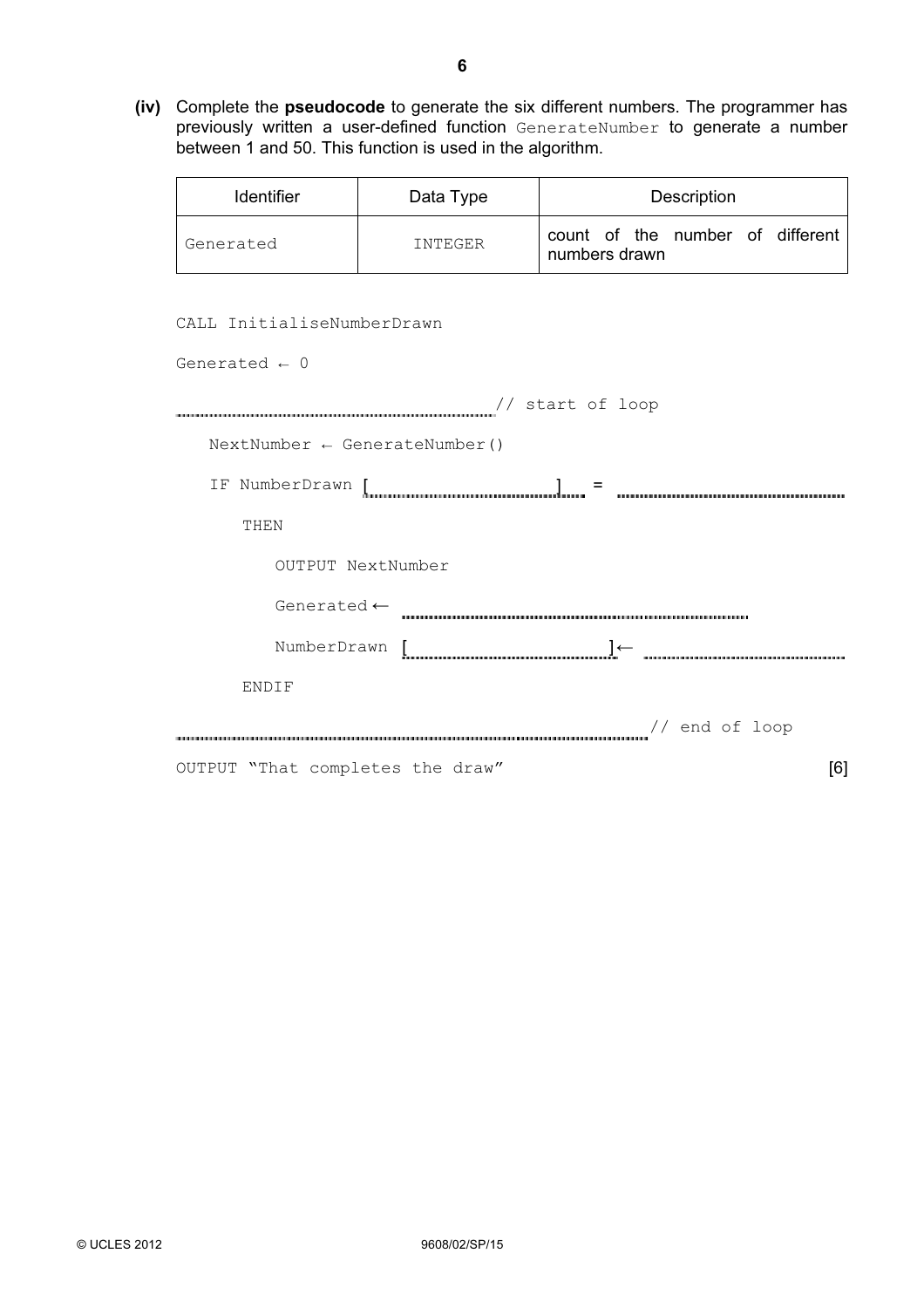(v) Using the table, show the contents of the NumberDrawn array after the pseudocode in part (iv) is partially run and the loop has iterated five times, generating the number sequence 3, 47, 9, 47, 42.



[3]

(vi) Write the sequence of output from these five iterations.

## [1]

© UCLES 2012 **and COVID-1000** 9608/02/SP/15 9608/02/SP/15 **[Turn over**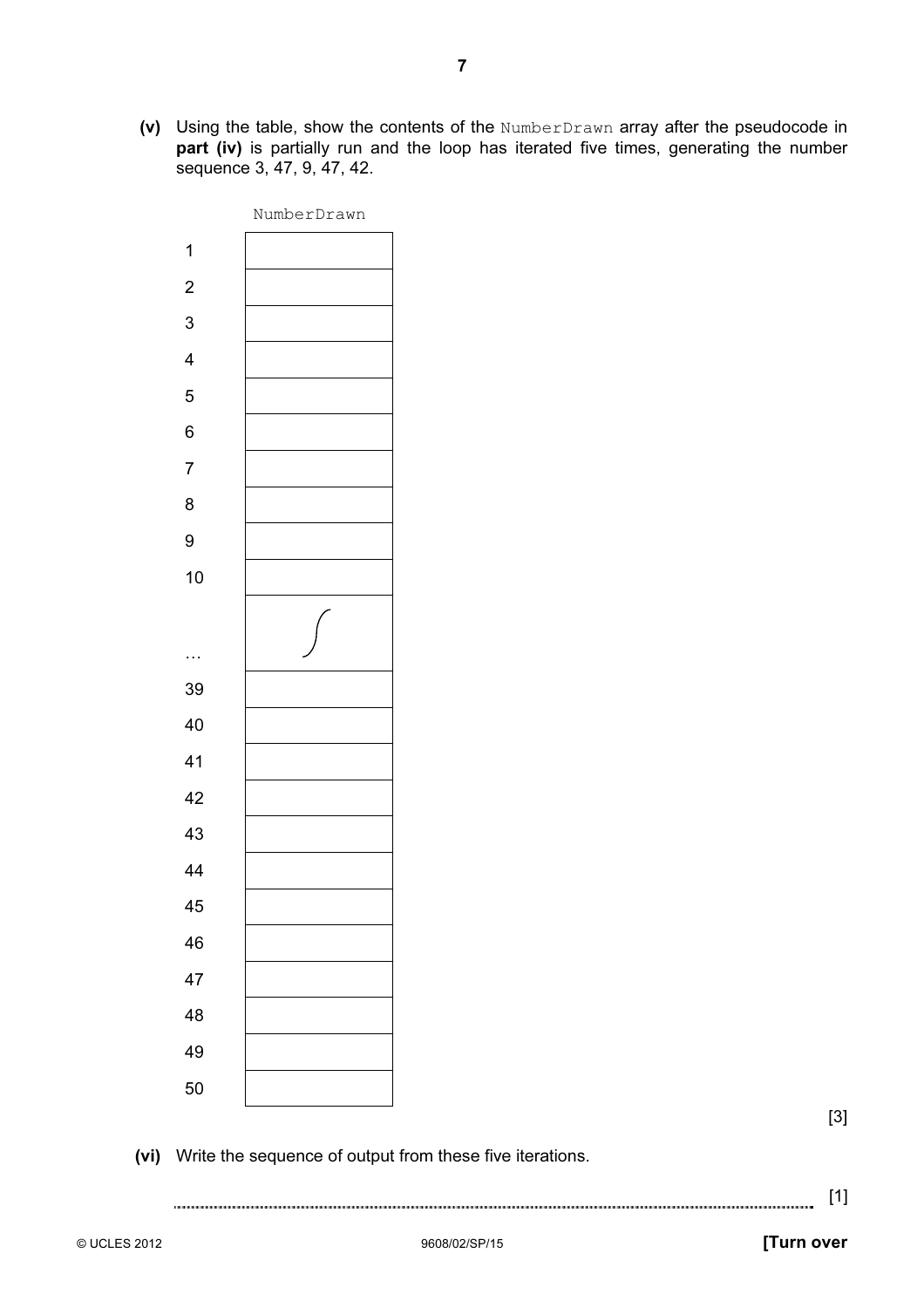3 A football club is owned by its fans and currently has 3089 members. The data about members is held in a file MEMBERS. DAT. Each member is given a member number.

For each of the 23 home games, there is a prize draw with the member drawn gifted \$100.

Once a member is a winner, they cannot win again.

 The lucky member number is to be selected each week by a computer program. Hence, for the draw for the first week, it will generate a member number between 1 and 3089.

(a) The programmer will code a user-defined function GenerateNumber with this function header.



(i) Explain the various parts of the function header.

| $\mathbf 1$                                       |
|---------------------------------------------------|
|                                                   |
| $\overline{2}$ .                                  |
|                                                   |
| 3.                                                |
|                                                   |
| 4.                                                |
| $[4]$                                             |
| (ii) This statement is used in the pseudocode.    |
| PossibleWinner $\leftarrow$ GenerateNumber (3089) |
| Explain this statement.                           |
|                                                   |
| [1]                                               |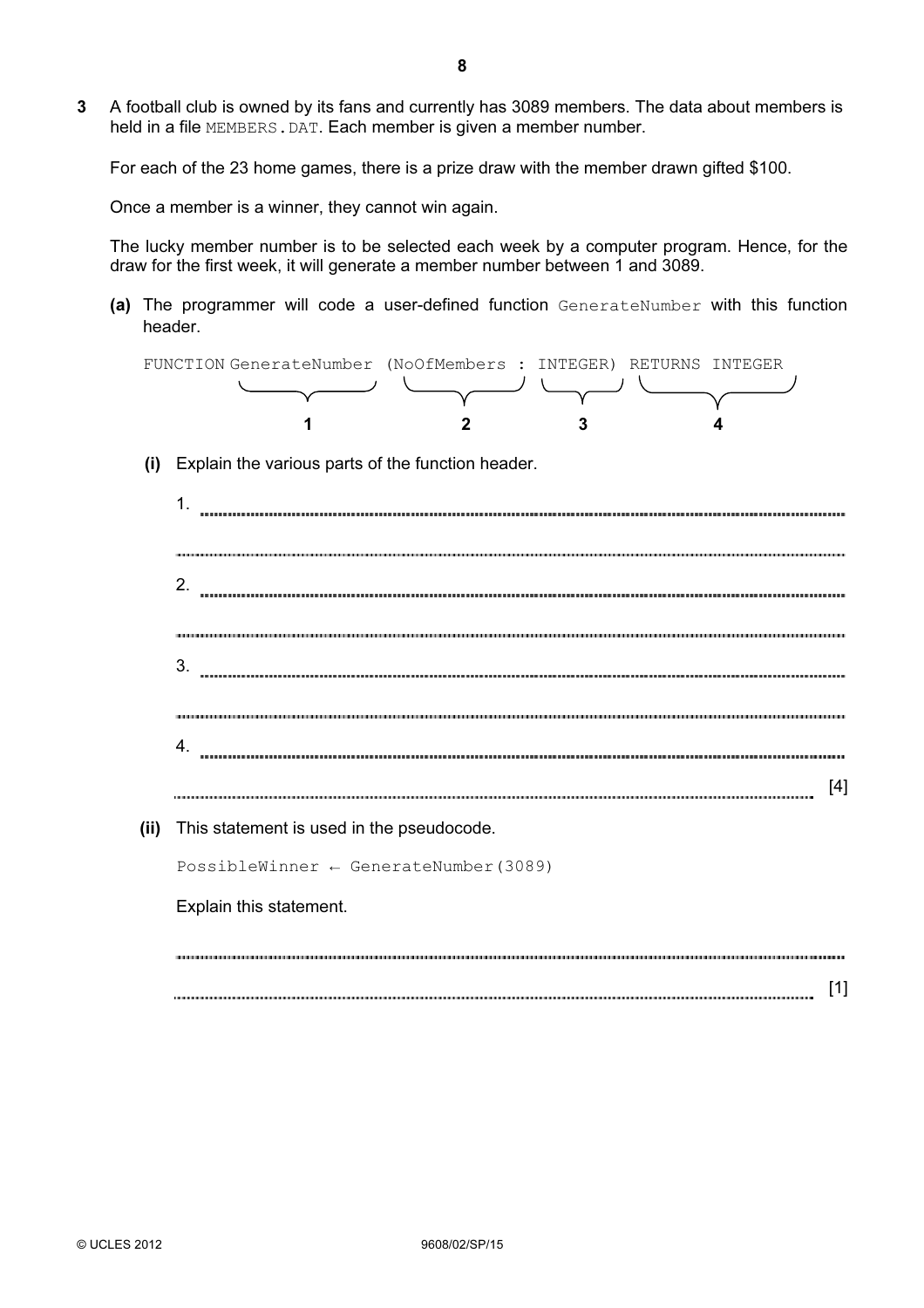The MEMBERS.DAT file is a text file with the following structure.

Each member's data is a single line of text, consisting of:

- four characters for the member number (fixed length)
- a <Space> character
- member name (variable length).



|  | 0001 LANGO AMARA     |
|--|----------------------|
|  | 0002 MUHAMMED JAMILA |
|  | 0003 KURD BILAL      |
|  |                      |
|  | 1064 MUHAMMED ABDUL  |
|  | 1065 BUTT WASIM      |
|  |                      |
|  | 3089 DAR ZAFAR       |

 A second serial file PREVIOUSWINNERS.DAT stores the member numbers of all past winners. The diagram shows the file after five home games.

PREVIOUSWINNERS.DAT

| 3011 |  |  |
|------|--|--|
| 0089 |  |  |
| 1067 |  |  |
| 0865 |  |  |
| 0719 |  |  |

(b) Explain why these winners' data must be stored in a file.

[2]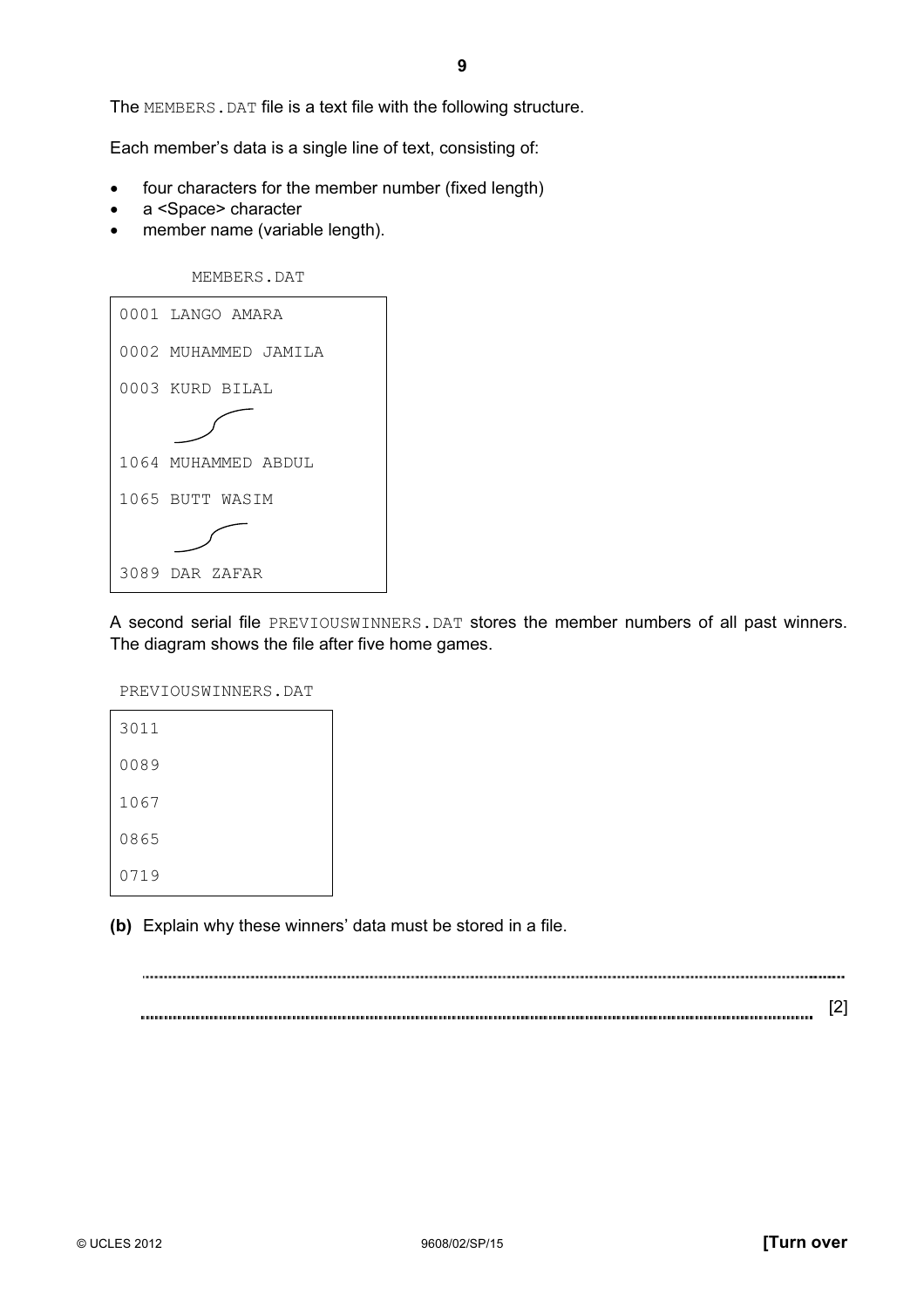The programmer uses the identifier table shown here.

| <b>Identifier</b>      | Data Type            | Description                                                                                                     |
|------------------------|----------------------|-----------------------------------------------------------------------------------------------------------------|
| PREVIOUSWINNERS.DAT    | TEXT FILE            | Text file storing the member<br>numbers of all previous winners                                                 |
| Winners                | ARRAY[4000] : STRING | Array to store the four-character<br>member number                                                              |
| PossibleWinner         | <b>INTEGER</b>       | The new number generated for this<br>draw (the program will check it has<br>not been a previous winner)         |
| ConfirmedWinningNumber | INTEGER              | After the check, we can confirm it<br>has not been drawn already. It has<br>the same value as<br>PossibleWinner |

Complete the structure chart. There are six missing pieces of information.



[6]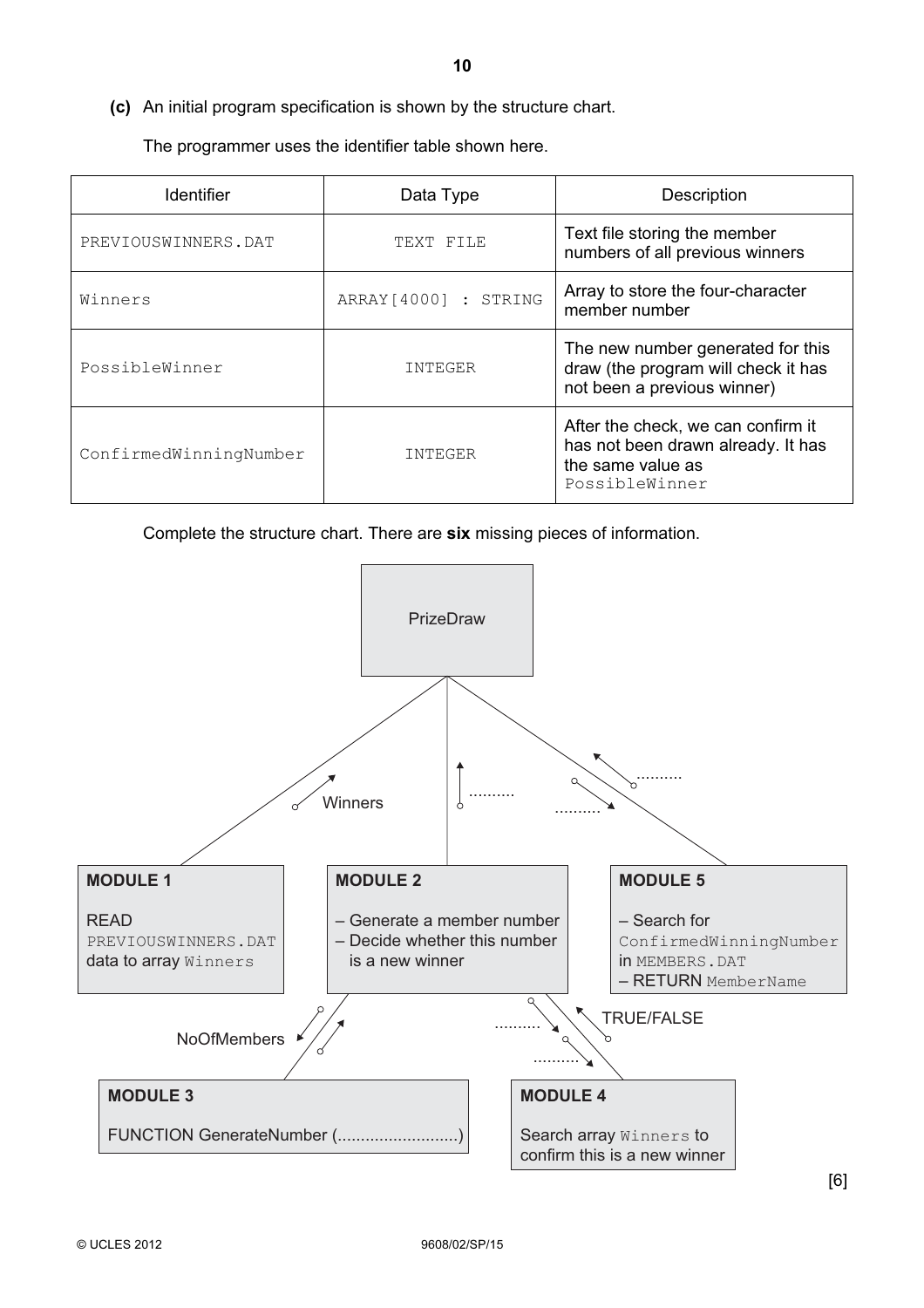```
 PROCEDURE ReadPreviousWinnersFile 
   OPENFILE PREVIOUSWINNERS.DAT FOR INPUT 
   REPEAT 
      READ line of text and store at next position in array Winners 
   UNTIL end of the file 
   OUTPUT "File contents now read to array" 
ENDPROCEDURE
```
 (i) Show any other variable(s) which you need to add to the table given in part (c) to code the procedure.

| Identifier | Data Type | Description |
|------------|-----------|-------------|
|            |           |             |
|            |           |             |
|            |           |             |

- [3]
- (ii) Write program code to implement this procedure ReadPreviousWinnersFile.

| [8] |
|-----|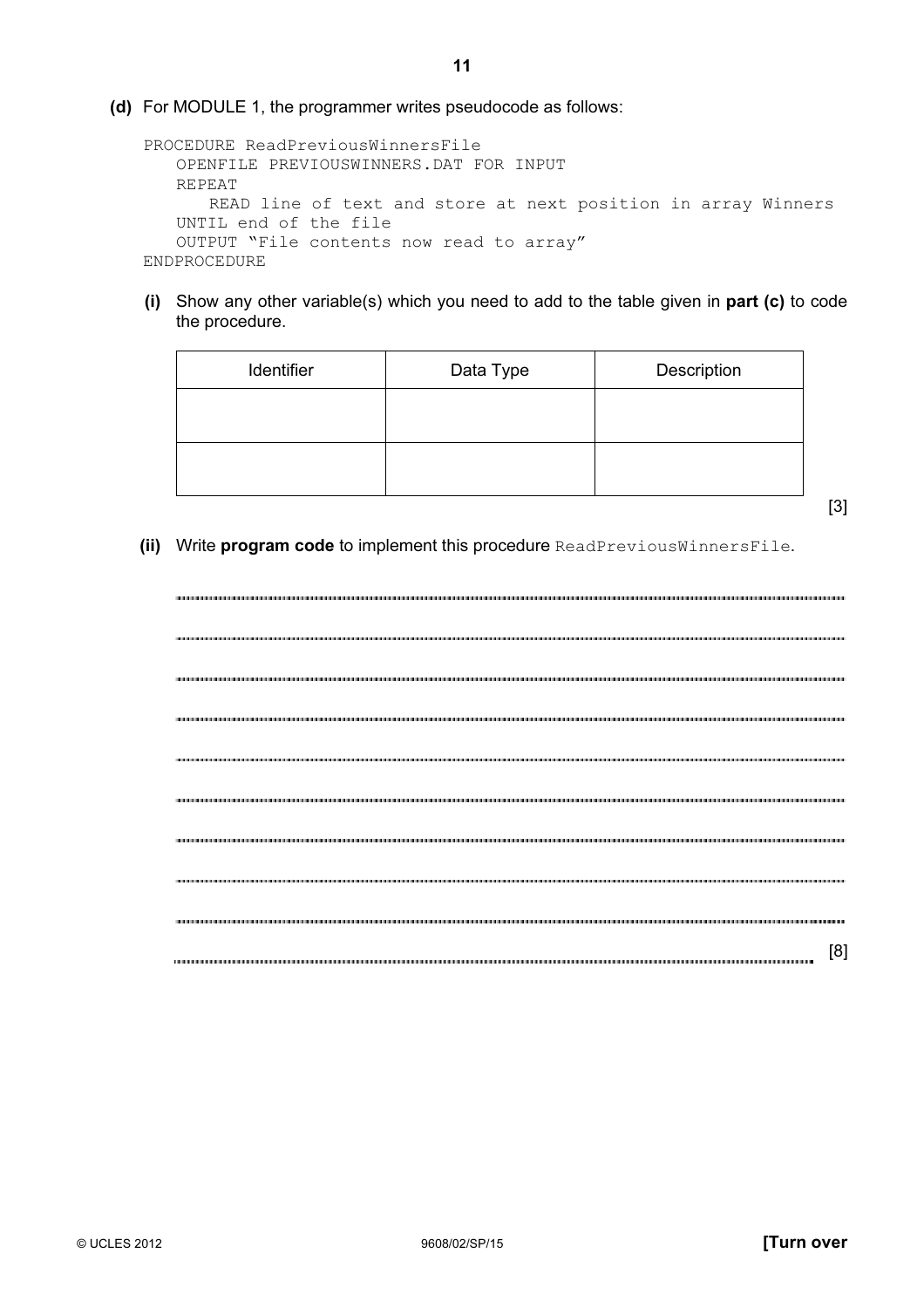(e) As each member's data is a line of text, it will be stored by the program. The program uses it as a string.

Assume the programming language has built-in functions defined as follows:

LEFT(ThisString: STRING, Number: INTEGER) RETURNS STRING Returns the given number of characters from ThisString starting with the first character. RIGHT(ThisString: STRING, Number: INTEGER) RETURNS STRING Returns the given number of characters from ThisString starting counting from the final character and moving left. MID(ThisString: STRING, Number1: INTEGER, Number2: INTEGER) RETURNS STRING Returns a sub-string of ThisString as follows: starts at position Number1 and then retains Number2 characters. LEN(ThisString: STRING) RETURNS INTEGER Returns the number of characters in ThisString.

Assume the first line from the MEMBERS. DAT file was stored by a program as:

MemberData ← "0001 LANGO AMARA"

Using the functions given, write statements to do the following:

| (i)   | Calculate the length of the string. |  |
|-------|-------------------------------------|--|
|       | DataLength $\leftarrow$             |  |
| (iii) | Extract the member number.          |  |
|       | MemberNumber $\leftarrow$           |  |
| (iii) | Extract the member name.            |  |
|       | MemberName $\leftarrow$             |  |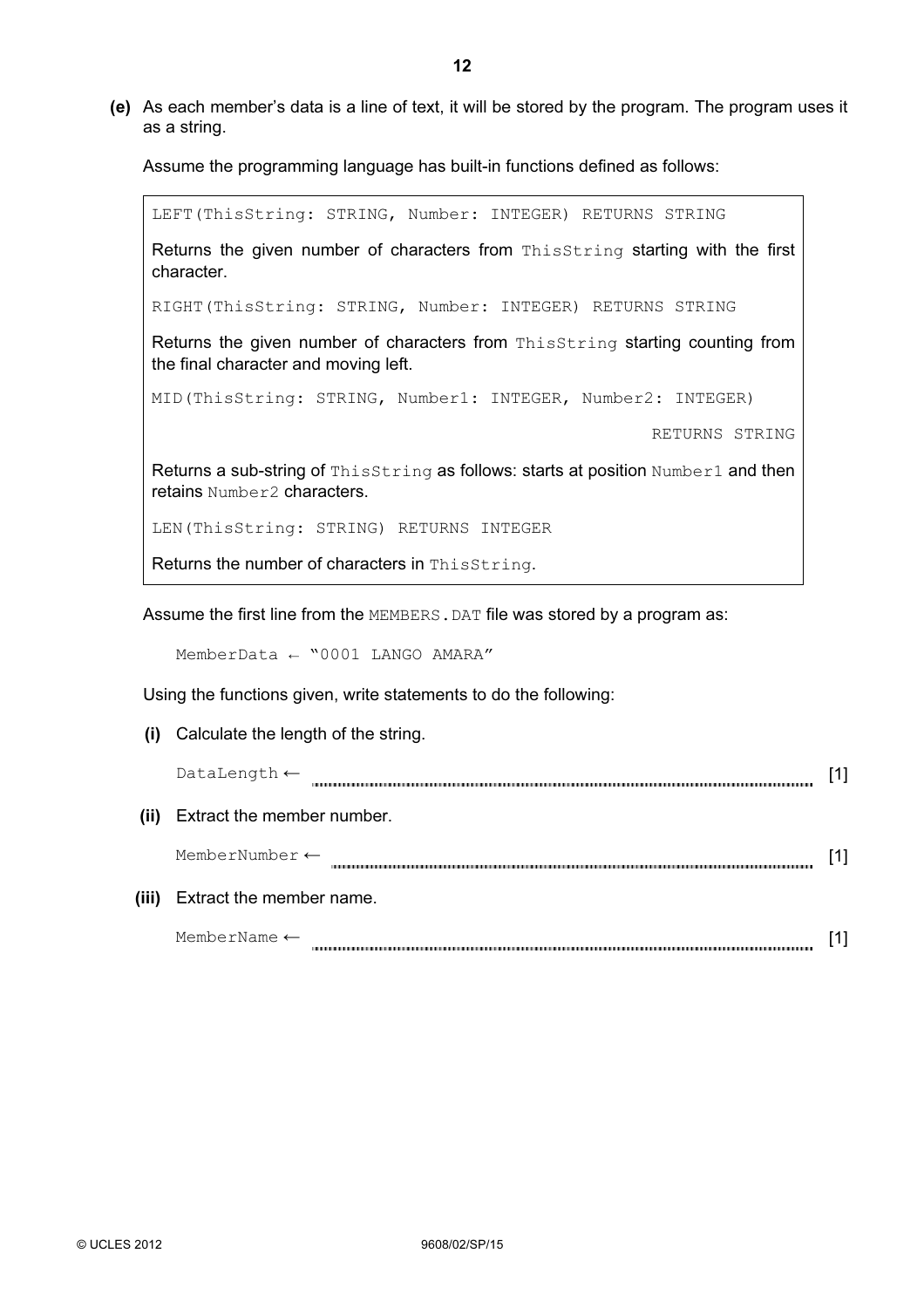| Character | Denary | Character | Denary | Character | Denary |
|-----------|--------|-----------|--------|-----------|--------|
|           |        |           | 73     | R         | 82     |
| A         | 65     | J         | 74     | S         | 83     |
| B         | 66     | Κ         | 75     | Τ         | 84     |
| C         | 67     | L         | 76     | U         | 85     |
| D         | 68     | M         | 77     | V         | 86     |
| Е         | 69     | N         | 78     | W         | 87     |
| F         | 70     | O         | 79     | X         | 88     |
| G         | 71     | P         | 80     | Υ         | 89     |
| Н         | 72     | Q         | 81     | Z         | 90     |

4 A student writes some code which uses ASCII character codes.

Assume the programming language has these built-in functions available.

CHR(ThisNumber: INTEGER) RETURNS CHAR

ThisNumber is the denary ASCII code for the character returned by the function.

E.g. CHR(65) returns 'A'.

ASC(ThisCharacter: CHAR) RETURNS INTEGER

The function returns the denary ASCII value of the character ThisCharacter.

- E.g.  $\text{ASC}(\Delta Y)$  returns 65.
- (a) What is the value of these expressions?
	- $(i)$  CHR(80)

[1] 

(ii)  $\text{ASC}(\Upsilon \text{ J'}) + 13$ 

[1] 

(b) What is the value of the variable  $Answer$ , following the execution of these two statements?

ThisValue  $\leftarrow$  69 – ASC('B')

Answer  $\leftarrow$  ASC('W') - ThisValue

 $Answer =$  [1]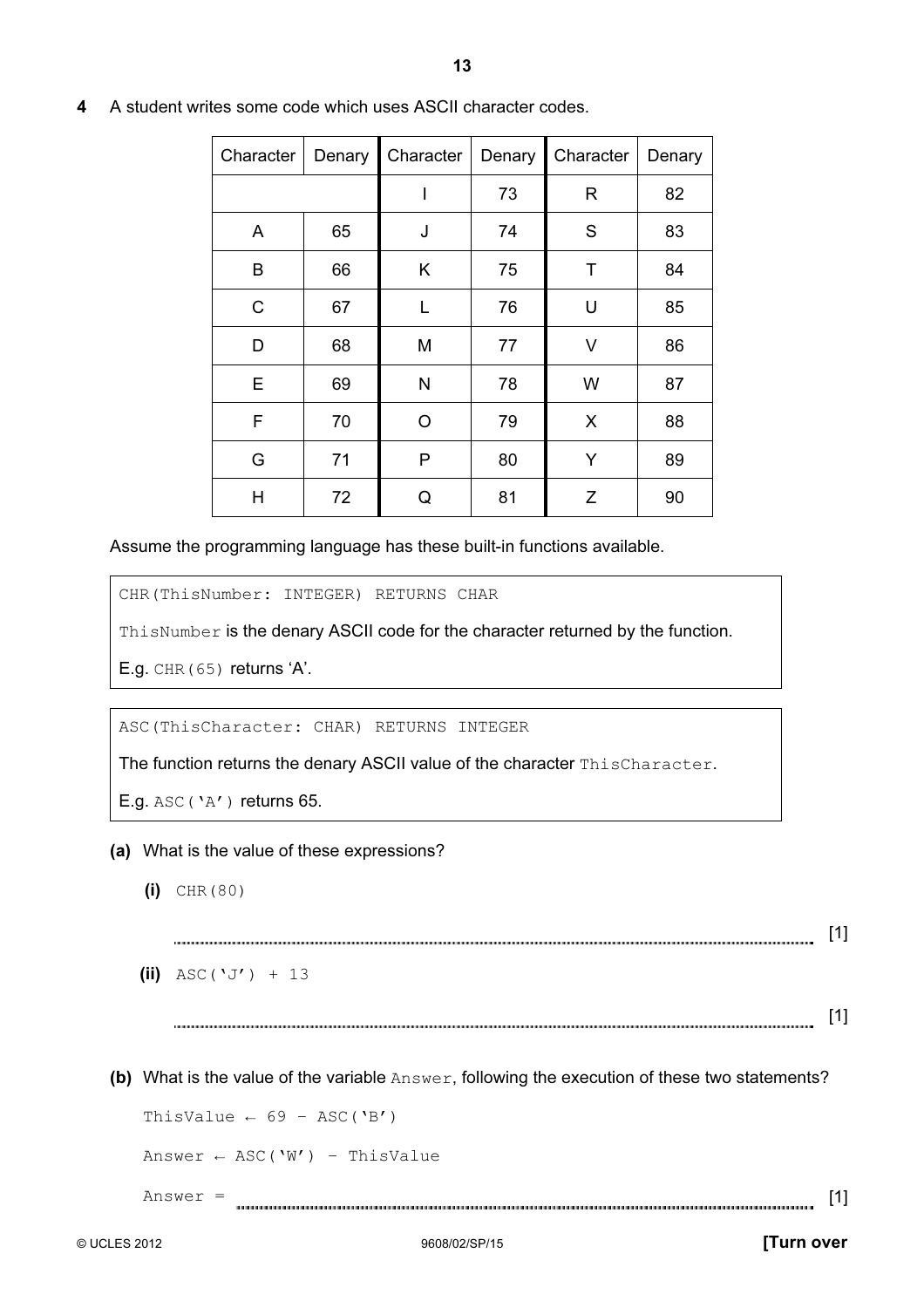(c) The student is interested in how simple encryption could be applied to a text message.

 One of the simplest forms of encryption is a method of 'substitution' where each character has a unique substitute character.

The student uses this method with the following character substitutions:

| Message character    | Α | $\sim$ | ◡ | E | ਸ਼ਾ    | G | Η |   |   |    | М |
|----------------------|---|--------|---|---|--------|---|---|---|---|----|---|
| Substitute character |   | ᠇      | Ν |   | $\sim$ | ⊻ |   | ∸ | ь | Г. |   |

|  | N O P Q R S T U V W X Y Z                           |  |  |  |  |  |
|--|-----------------------------------------------------|--|--|--|--|--|
|  | $X$   M   W   J   B   K   E   A   H   S   Y   R   T |  |  |  |  |  |

Assume all messages are made up from the upper-case characters only.

Show the string after the message ATSEVEN is encrypted.

[1] 

 (d) The program inputs a message string from the keyboard, stored in the variable MessageString.

| <b>Identifier</b>   | Data Type        | Description                                                              |  |  |  |  |
|---------------------|------------------|--------------------------------------------------------------------------|--|--|--|--|
| MessageString       | STRING           | message string input by the user                                         |  |  |  |  |
| LengthMessageString | INTEGER          | the number of characters in<br>MessageString                             |  |  |  |  |
| Alphabet            | ARRAY [26]: CHAR | the alphabet of upper<br>case<br>characters in order                     |  |  |  |  |
| Substitute          | ARRAY [26]: CHAR | the substitute character for each<br>character in the Alphabet<br>array. |  |  |  |  |
|                     |                  |                                                                          |  |  |  |  |
|                     |                  |                                                                          |  |  |  |  |
|                     |                  |                                                                          |  |  |  |  |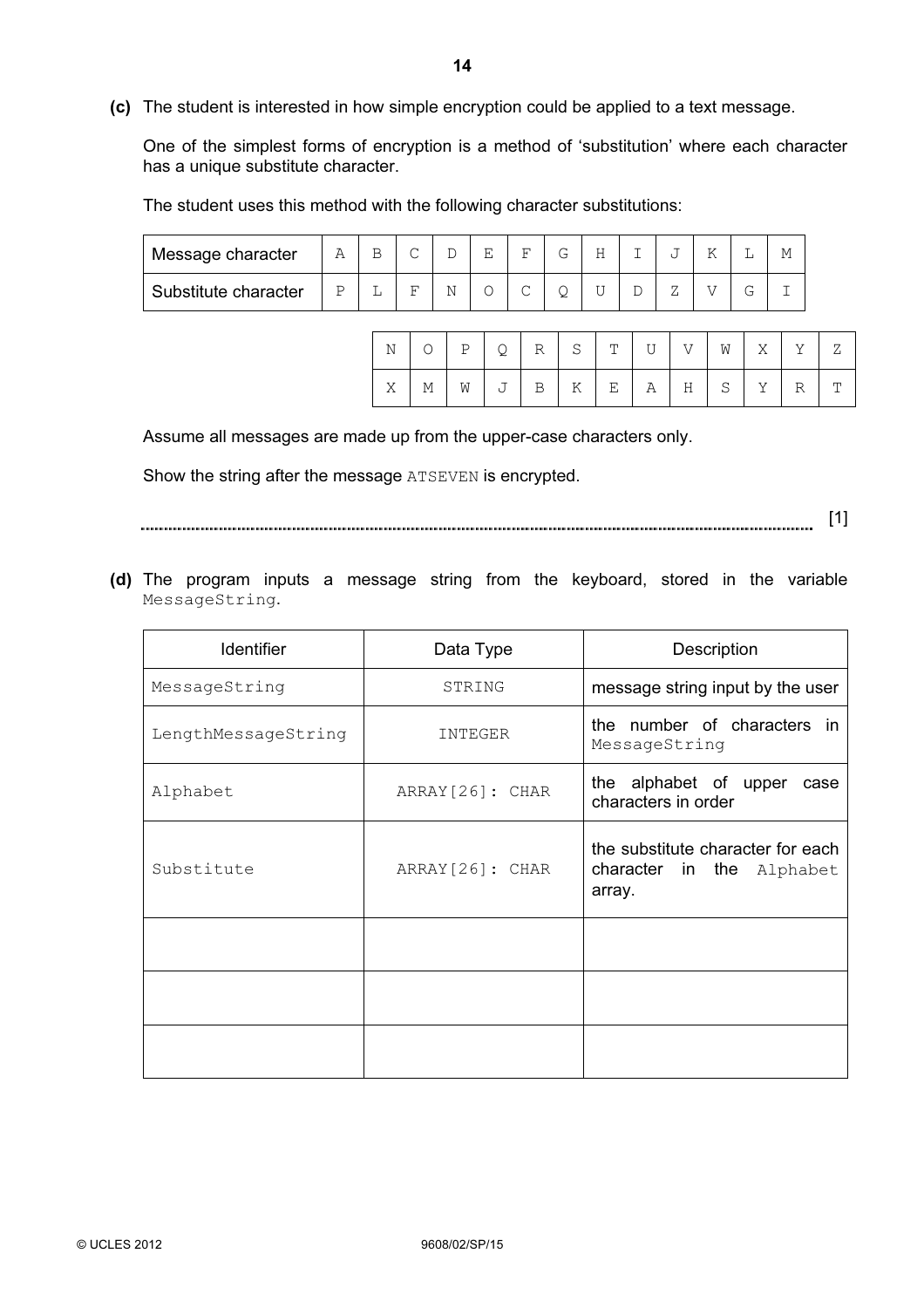(i) The programming language allows reference to individual characters, starting with index 1 as the first character.

 E.g. MessageString ← "YESICAN" MessageString[3] =  $'S'$ 

Write the algorithm in **pseudocode** to input a message string and output the encrypted string. Your algorithm will search the Alphabet array for each of the characters in MessageString.

You may need to use additional variables to those already given in the identifier table.

[10]